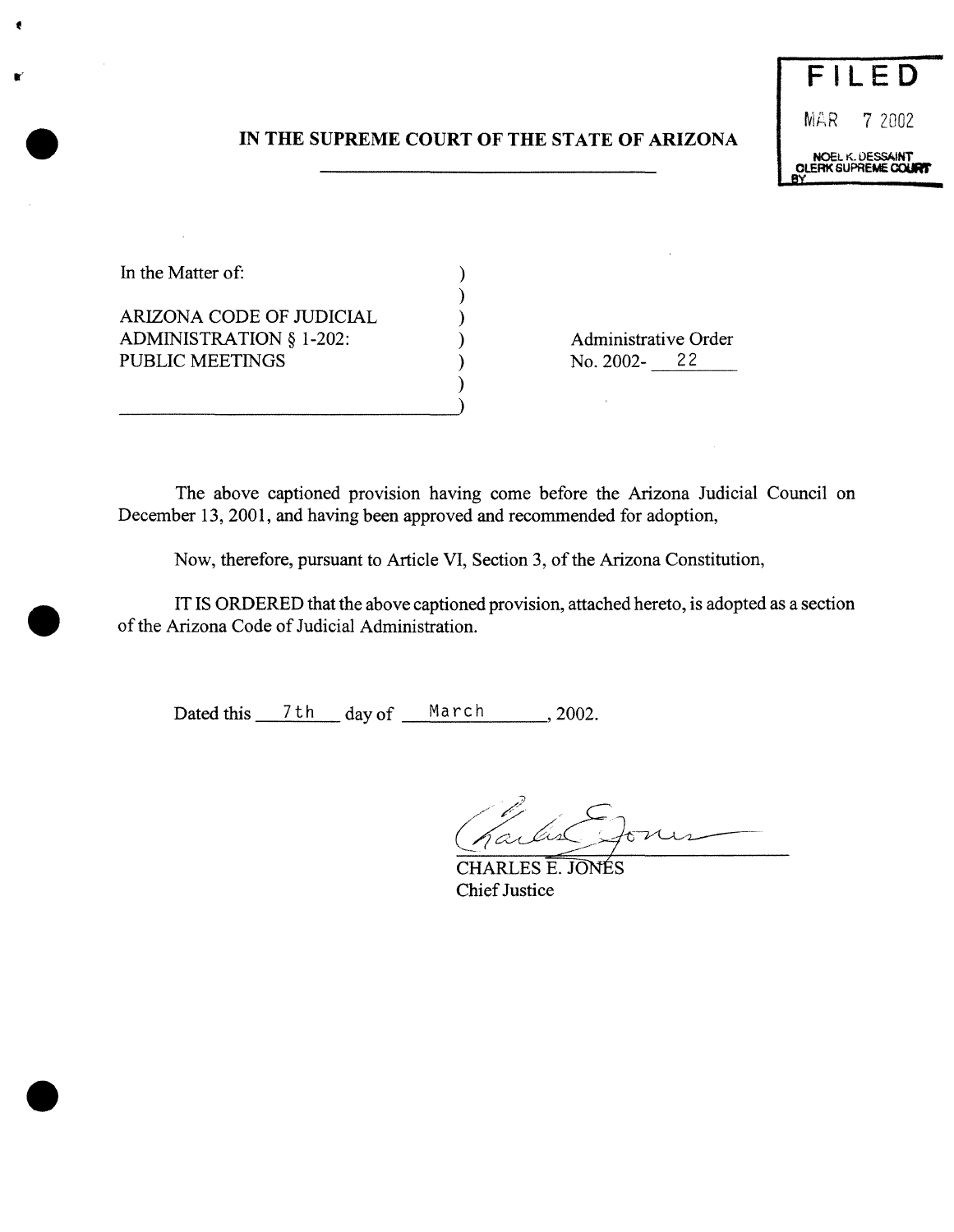# **ARIZONA CODE OF JUDICIAL ADMINISTRATION Part 1: Judicial Branch Administration Chapter 2: Operations Section 1-202: Public Meetings**

- **A. Policy.** To promote openness in government by assuring that the public has an opportunity to attend the meetings of all public councils of the supreme court and the Administrative Office of the Courts (AOC) while providing flexibility to close meetings when necessary.
- B. Definitions. In this section, the following definitions apply:

"Public council" means any council, commission, board or committee established by administrative order that includes any public members or members who are judges or employees of different courts or established by a statute that provides for the supreme court to appoint members and adopt rules.

"Meeting" means gathering of the majority of the members of a public council whether in person or electronically for the purpose of discussing or conducting public council business other than an adjudicatory hearing conducted by a public council.

"Legal advice" means communication to the public council by an attorney employed by or representing any Arizona court regarding facts and information that have legal ramifications, the legality of various legal options, a recommended course of action and response to any questions about the communication.

### **C. Procedures.**

- 1. Meeting Notice.
	- a. Posting. Public council staff shall post meeting notices in the state courts building in a public area and on the Arizona Supreme Court internet site maintained by the Administrative Office of the Courts at least 48 hours prior to a meeting. Public council staff shall send additional notice of a meeting held in a county other than Maricopa to the clerk of the court of that county for posting at each location of the superior court in that county at least 48 hours in advance of the meeting. Notice of an emergency meeting shall be provided in these locations as soon as possible after the meeting location, time and agenda are established.
	- b. Content. A notice shall identify the public council and the date, time and location of the meeting, specifying the name of the building, street address and room number where the meeting is located. The notice shall identify a person or an office to contact to obtain a copy of the meeting agenda. The notice shall include the following statement: "Persons with a disability may request a reasonable accommodation, such as auxiliary aids or materials in alternative formats, by contacting (name of contact person) at (address, telephone, text telephone number). A person requesting an accommodation should make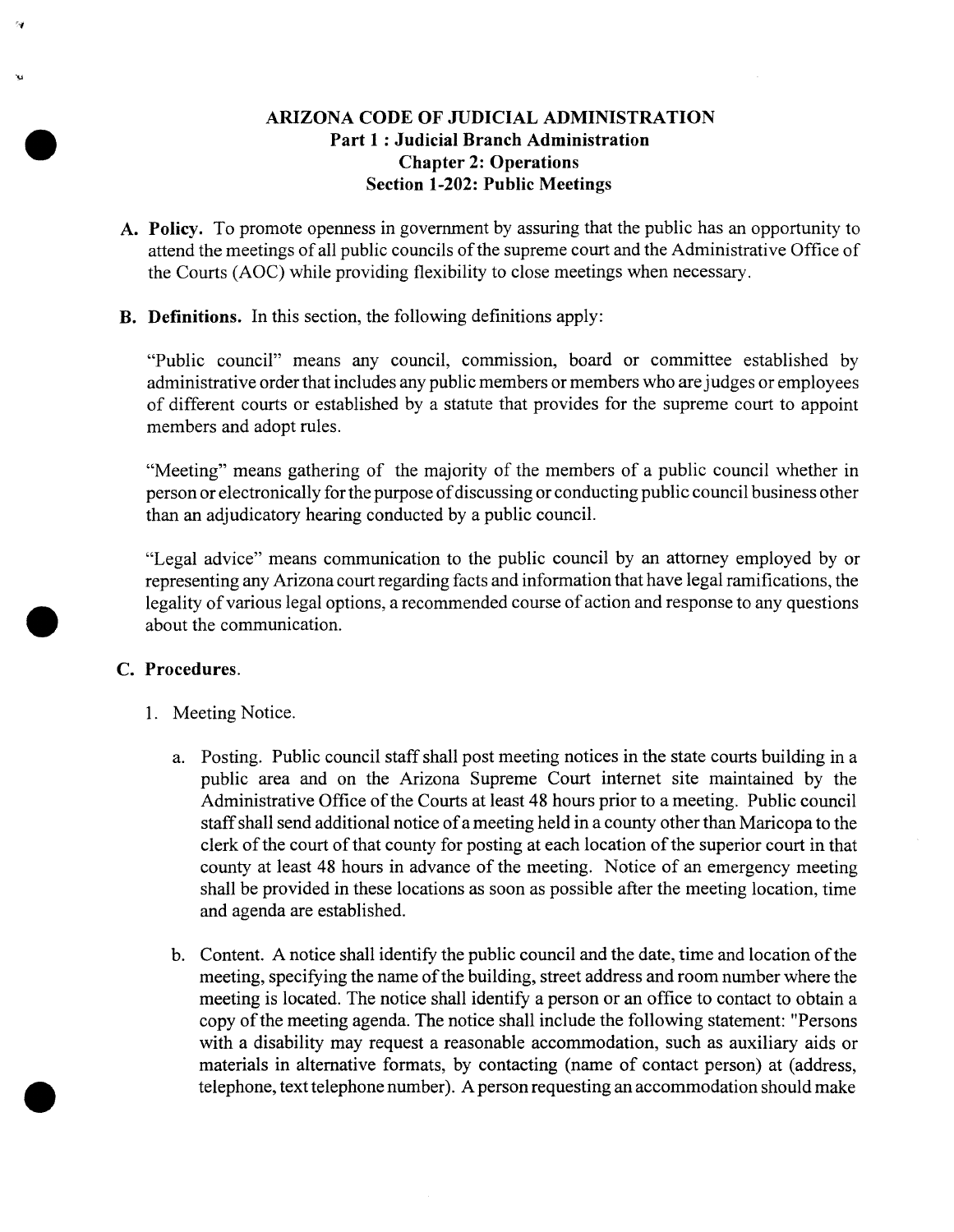the request as early as possible to allow time to arrange the accommodation" (See sample notice, Appendix 1.)

- 2. Meeting Agenda.
	- a. Availability. The contact person for the public council identified in the meeting notice shall have the agenda available at least 48 hours prior to the meeting for distribution in response to requests from the public.
	- b. Content. The meeting agenda shall state each item to be addressed. The agenda shall also state, without breaching confidentiality, the general subject of an executive session and the specific provision of this section that authorizes the executive session.
	- c. Adherence. All public councils shall adhere to the published meeting agenda unless by majority vote the council determines:
		- (1) Deviation from theagenda is necessaryto address amatterthat thepublic council and staff could not have reasonably anticipated, and
		- $(2)$  Delaying the matter until the next meeting would be detrimental to the work of the public council and the interests of the public, and
		- (3) Addressing the matter without public notice would not significantly impair public awareness of the matter.
- 3. Public Comment. All agendas shall include a "Call to the Public" provision prior to meeting adjournment. The chair of the public council shall announce the opportunity for public comment regardless of whether a member of the public is in attendance or has expressed any desire to comment. The chair may impose reasonable time, place and manner limitations upon meeting participants including setting time limits, banning repetition and prohibiting profanity and disruptive behavior.
- 4. Public Access to Meetings. The public shall be permitted to attend meetings and listen to deliberations of public councils except as provided in subsection <sup>5</sup> below. The chair may permit public comment, other than during the call to the public, as appropriate. Public council staff shall schedule meetings in locations reasonably accessible to the public, including persons with disabilities, in rooms large enough to accommodate anticipated public attendance.
- 5. Executive Sessions. Upon a call by the chair or a majority vote of the members constituting a quorum, a public council may hold an executive session but only for the purposes stated below. The chair shall announce the general subject of the executive session and the specific provision ofthis rule authorizing the executive session without breaching confidentiality. Attendance shall be limited to members of the public council and additional persons whose presence is reasonably necessary for the public council to perform its executive session responsibilities. An executive session may be held for any of the following purposes: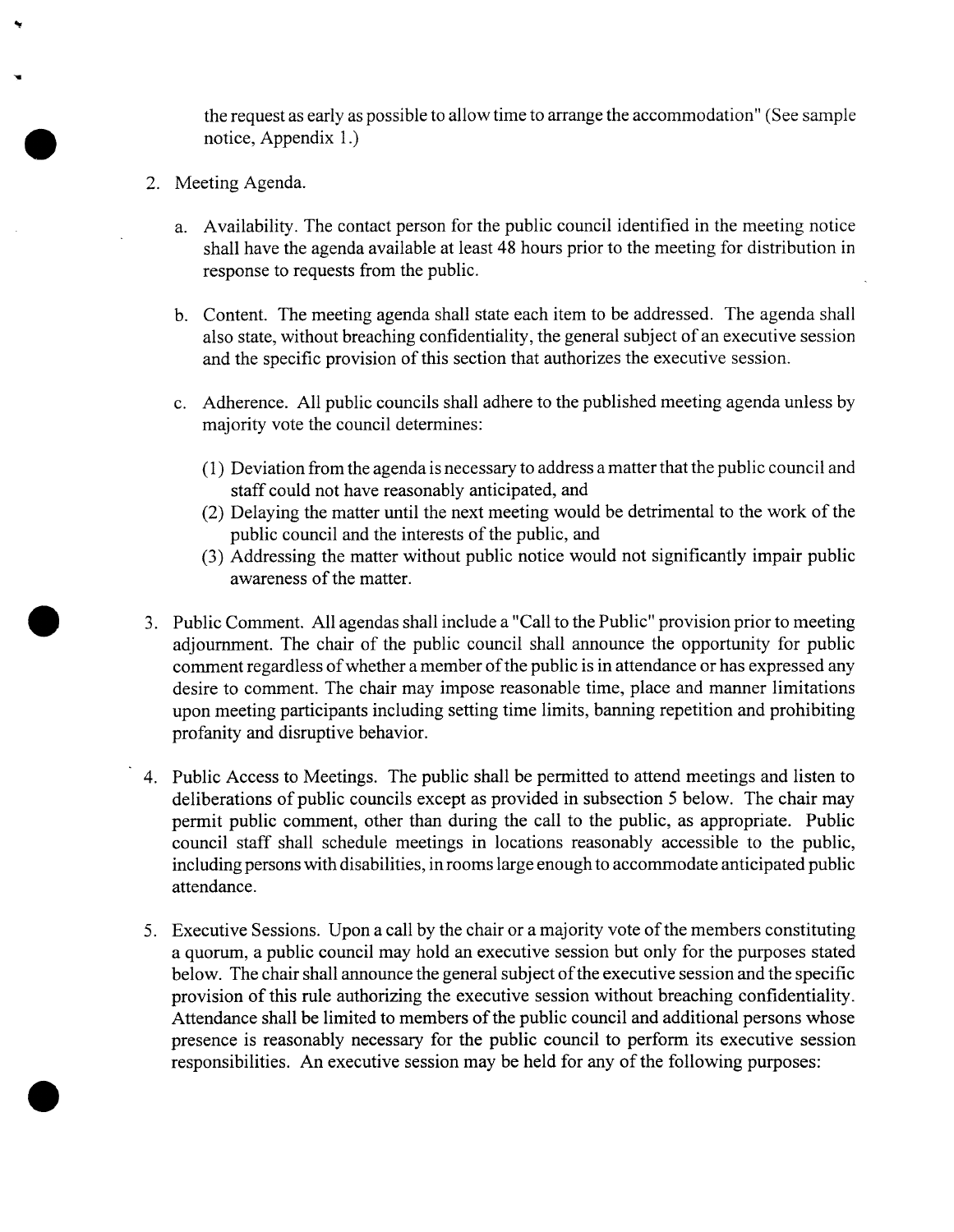- a. Discussion or consideration of hiring, assignment, appointment, job performance, promotion, demotion, dismissal, salary, discipline, resignation, ethical misconduct or alleged criminal conduct of <sup>a</sup> public officer, appointee or employee of the Arizona judiciary;
- b. Discussion or consideration of records or matters made confidential or privileged by statute, court rule or this code;
- c. Discussion or consultation with an attorney employed by or representing any judicial entity regarding legal advice, potential litigation or pending litigation;
- d. Discussion or consultation with officers, appointees or employees of the judiciary regarding negotiations for the purchase or lease of real property or for contracting for goods or services;
- e. Discussion or consideration of court security or emergency response;
- f. Discussion or consultation regarding relations with other governmental entities; or
- g. Discussion or consultation in order to consider the position of the public council and to inform staff regarding the position of the public council regarding proposed or pending legislation.

## **D. Meeting Minutes.**

- 1. Content. Public council staffshall keep meeting minutes, in writing or on tape that include:
	- a. The meeting date, time and place;
	- b. The members attending;
	- c. The matters considered;
	- d. The results of all votes taken; and
	- e. The names of all persons who address the public council.

Standing subcommittees of public councils shall also keep minutes of their meetings.

- 2. Availability. The contact person identified for each public council shall make the minutes available for public inspection, as soon as practicable but no more than 20 working days after the meeting.
- 3. Executive sessions. Executive session minutes shall identify persons present and include any instructions given by the public council. Persons present shall keep executive session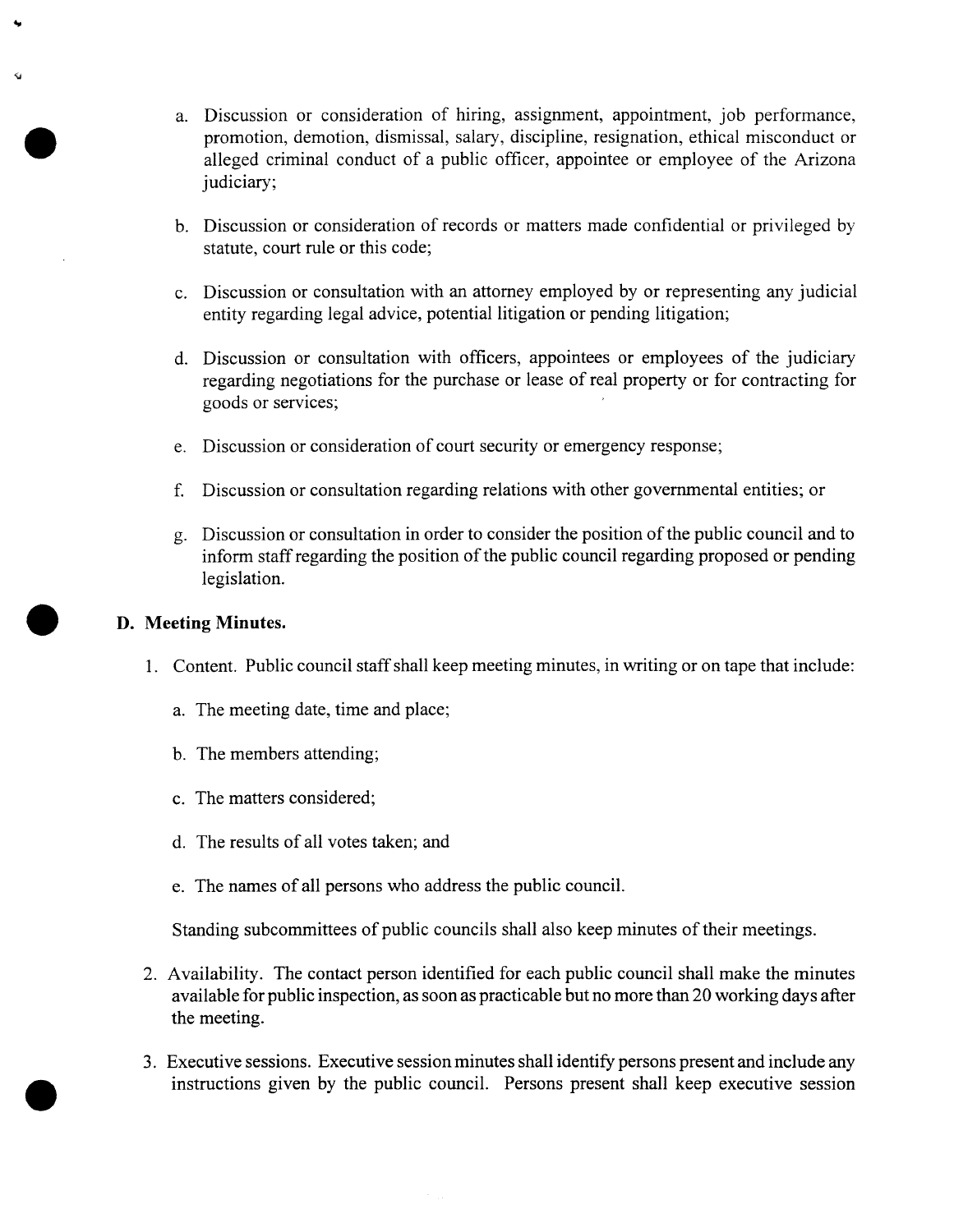discussions and minutes confidential except from personnel of the Arizona judiciary who require access to perform their duties and other persons authorized by law. The chair shall instruct persons who are present at an executive session regarding these confidentiality requirements.

### E. Noncompliance.

- 1. Remedial Measures. All public council chairs and staff persons shall comply with the provisions of this policy as one of the duties of their positions. If noncompliance is discovered, the chair of the public council, chief justice or administrative director shall take reasonable measures consistent with this code to bring the public council into compliance. Such measures may include reconsideration of a matter at a subsequent meeting.
- 2. Validity. Failure to comply with this code in any respect shall not be a basis forinvalidation ofany action of a public council.